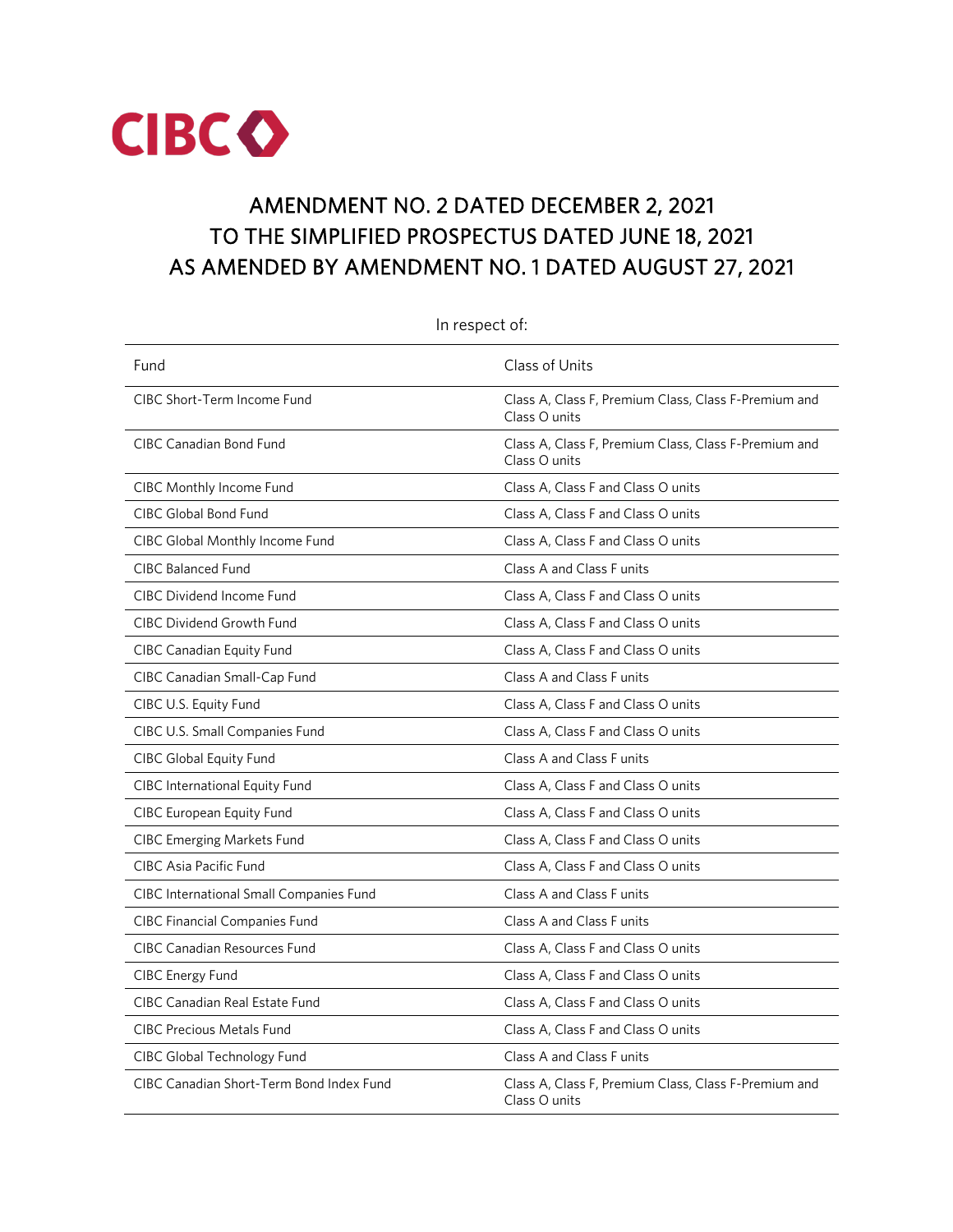| Fund                                                   | Class of Units                                                                              |
|--------------------------------------------------------|---------------------------------------------------------------------------------------------|
| CIBC Canadian Bond Index Fund                          | Class A, Class F, Premium Class, Class F-Premium and<br>Class O units                       |
| CIBC Global Bond Index Fund                            | Class A, Class F, Premium Class, Class F-Premium and<br>Class O units                       |
| <b>CIBC Balanced Index Fund</b>                        | Class A, Class F, Premium Class and Class F-Premium<br>units                                |
| CIBC Canadian Index Fund                               | Class A, Class F, Premium Class, Class F-Premium and<br>Class O units                       |
| CIBC U.S. Broad Market Index Fund                      | Class A, Class F, Premium Class, Class F-Premium and<br>Class O units                       |
| CIBC U.S. Index Fund                                   | Class A, Class F, Premium Class, Class F-Premium and<br>Class O units                       |
| CIBC International Index Fund                          | Class A, Class F, Premium Class, Class F-Premium and<br>Class O units                       |
| CIBC European Index Fund                               | Class A, Class F, Premium Class and Class F-Premium<br>units                                |
| <b>CIBC Emerging Markets Index Fund</b>                | Class A, Class F, Premium Class, Class F-Premium and<br>Class O units                       |
| CIBC Asia Pacific Index Fund                           | Class A, Class F, Premium Class, Class F-Premium and<br>Class O units                       |
| CIBC Nasdaq Index Fund                                 | Class A, Class F, Premium Class and Class F-Premium<br>units                                |
| CIBC Sustainable Canadian Core Plus Bond Fund          | Series A, Series F, ETF Series, Series S and Series O units                                 |
| CIBC Sustainable Canadian Equity Fund                  | Series A, Series F, ETF Series, Series S and Series O units                                 |
| CIBC Sustainable Global Equity Fund                    | Series A, Series F, ETF Series, Series S and Series O units                                 |
| <b>CIBC Sustainable Conservative Balanced Solution</b> | Series A, Series F, ETF Series, Series S and Series O units                                 |
| <b>CIBC Sustainable Balanced Solution</b>              | Series A, Series F, ETF Series, Series S and Series O units                                 |
| <b>CIBC Sustainable Balanced Growth Solution</b>       | Series A, Series F, ETF Series, Series S and Series O units                                 |
| <b>CIBC Smart Income Solution</b>                      | Series A, Series T5, Series F, Series FT5, Series S and<br>Series ST5 units                 |
| <b>CIBC Smart Balanced Income Solution</b>             | Series A, Series T5, Series F, Series FT5, Series S and<br>Series ST5 units                 |
| <b>CIBC Smart Balanced Solution</b>                    | Series A, Series T5, Series F, Series FT5, Series S and<br>Series ST5 units                 |
| CIBC Smart Balanced Growth Solution                    | Series A, Series T5, Series F, Series FT5, Series S and<br>Series ST5 units                 |
| <b>CIBC Smart Growth Solution</b>                      | Series A, Series T5, Series F, Series FT5, Series S and<br>Series ST5 units                 |
| <b>CIBC Managed Income Portfolio</b>                   | Class A, Class F, Class T4, Class T6, Class FT4 and<br>Class FT6 units                      |
| CIBC Managed Income Plus Portfolio                     | Class A, Class F, Class T4, Class T6, Class FT4 and<br>Class FT6 units                      |
| <b>CIBC Managed Balanced Portfolio</b>                 | Class A, Class F, Class T4, Class T6, Class T8, Class<br>FT4, Class FT6 and Class FT8 units |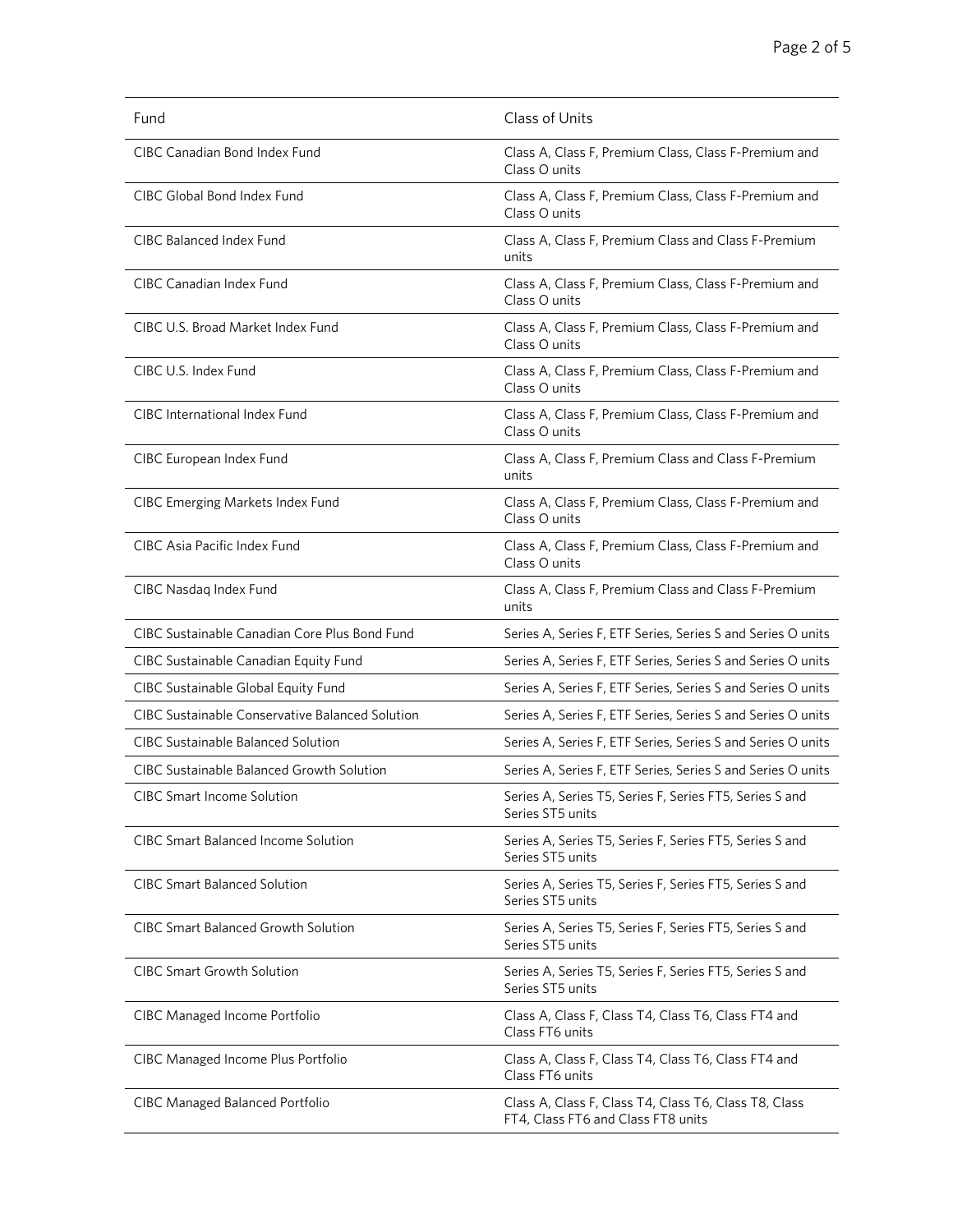| Fund                                           | Class of Units                                                                              |
|------------------------------------------------|---------------------------------------------------------------------------------------------|
| CIBC Managed Monthly Income Balanced Portfolio | Class A, Class F, Class T6, Class T8, Class FT6 and<br>Class FT8 units                      |
| <b>CIBC Managed Balanced Growth Portfolio</b>  | Class A, Class F, Class T4, Class T6, Class T8, Class<br>FT4, Class FT6 and Class FT8 units |
| <b>CIBC Managed Growth Portfolio</b>           | Class A, Class F, Class T4, Class T6, Class T8, Class<br>FT4, Class FT6 and Class FT8 units |
| CIBC Managed Aggressive Growth Portfolio       | Class A, Class F, Class T4, Class T6, Class T8, Class<br>FT4, Class FT6 and Class FT8 units |
| CIBC U.S. Dollar Managed Income Portfolio      | Class A, Class F, Class T4, Class T6, Class FT4 and<br>Class FT6 units                      |
| CIBC U.S. Dollar Managed Balanced Portfolio    | Class A, Class F, Class T4, Class T6, Class T8, Class<br>FT4, Class FT6 and Class FT8 units |
| CIBC U.S. Dollar Managed Growth Portfolio      | Class A, Class F, Class T4, Class T6, Class T8, Class<br>FT4, Class FT6 and Class FT8 units |
| <b>CIBC Conservative Passive Portfolio</b>     | Class A, Class F, Class D and Class O units                                                 |
| <b>CIBC Balanced Passive Portfolio</b>         | Class A, Class F, Class D and Class O units                                                 |
| CIBC Balanced Growth Passive Portfolio         | Class A, Class F, Class D and Class O units                                                 |

(referred to individually as, a *Fund* and collectively as, the *Funds*)

This is Amendment No. 2 to the simplified prospectus dated June 18, 2021 (referred to as the *Simplified Prospectus*), as amended by Amendment No. 1 dated August 27, 2021, which should be read subject to this information. All capitalized terms used herein and not otherwise defined shall have the same meanings given to such terms in the Simplified Prospectus.

# SUMMARY OF AMENDMENTS

# (a) Management Fee Reductions

Effective on or about January 1, 2022, the annual management fee in respect of Class A and Class F units of CIBC Short-Term Income Fund, CIBC Canadian Bond Fund, CIBC Global Monthly Income Fund, CIBC Canadian Small-Cap Fund, CIBC International Small Companies Fund, CIBC Financial Companies Fund, CIBC Canadian Real Estate Fund and CIBC Global Technology Fund will be reduced. As a result, the Simplified Prospectus is amended as set out below.

# (b) Short Selling Changes

Effective on or about December 2, 2021, the Funds will no longer be permitted to engage in short selling transactions. As a result, the Simplified Prospectus is amended as set out below.

# SPECIFIC AMENDMENTS

### (a) Management Fee Reductions

Effective on or about January 1, 2022, in the table under the heading "Fund Details" in Part B of the Simplified Prospectus, the rates for the "Annual management fee" of Class A and Class F units of each Fund listed below is deleted and replaced as follows:

| Fund                        | Classes of units offered | Annual management fee |
|-----------------------------|--------------------------|-----------------------|
| CIBC Short-Term Income Fund | Class A units            | 0.95%                 |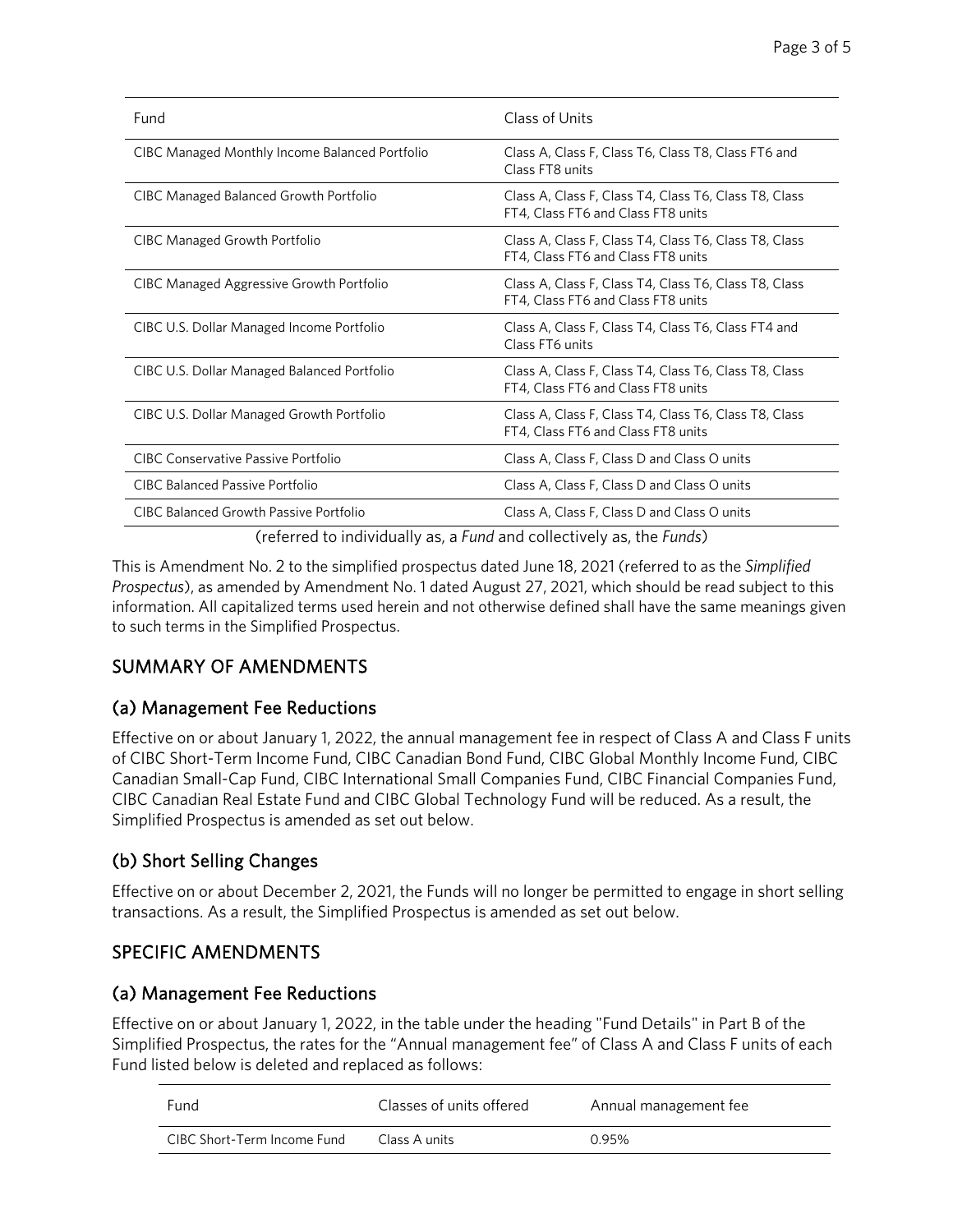| Fund                                              | Classes of units offered | Annual management fee |
|---------------------------------------------------|--------------------------|-----------------------|
|                                                   | Class F units            | 0.45%                 |
| CIBC Canadian Bond Fund                           | Class A units            | 1.00%                 |
|                                                   | Class F units            | 0.50%                 |
| <b>CIBC Global Monthly Income</b><br>Fund         | Class A units            | 1.75%                 |
|                                                   | Class Funits             | 0.75%                 |
| CIBC Canadian Small-Cap Fund                      | Class A units            | 1.70%                 |
|                                                   | Class F units            | 0.70%                 |
| <b>CIBC</b> International Small<br>Companies Fund | Class A units            | 1.80%                 |
|                                                   | Class F units            | 0.80%                 |
| <b>CIBC Financial Companies Fund</b>              | Class A units            | 1.75%                 |
|                                                   | Class F units            | 0.75%                 |
| CIBC Canadian Real Estate Fund                    | Class A units            | 1.80%                 |
|                                                   | Class F units            | 0.80%                 |
| CIBC Global Technology Fund                       | Class A units            | 1.85%                 |
|                                                   | Class F units            | 0.85%                 |

### (b) Short Selling Changes

1. The "Short Selling Risk" risk factor disclosure on page 18 under the heading *"Types of Investment Risks"* in Part A of the Simplified Prospectus is deleted an replaced with the following:

"Underlying Funds may engage in short selling transactions. In a short selling strategy, the portfolio advisor or portfolio sub-advisors identify securities that they expect will fall in value. A short sale is where a fund borrows securities from a lender and sells them on the open market. The fund must repurchase the securities at a later date in order to return them to the lender. In the interim, the proceeds from the short sale transaction are deposited with the lender and the fund pays interest to the lender on the borrowed securities. If the fund repurchases the securities later at a lower price than the price at which it has sold the borrowed securities on the open market, a profit will result. However, if the price of the borrowed securities rises, a loss will result. There are risks associated with short selling, namely that the borrowed securities will rise in value or not decline sufficiently in value to cover the fund's costs, or that market conditions will cause difficulties in the sale or repurchase of the securities. In addition, the lender from whom the fund has borrowed securities may become bankrupt before the transaction is complete, causing the borrowing fund to forfeit the collateral it deposited when it borrowed the securities."

2. The disclosure under the sub-heading *"Short Selling"* on page 65 under the heading *"What Does the Fund Invest In?"* is deleted and replaced with the following:

"Underlying Funds may engage in short selling transactions. In a short selling strategy, the portfolio advisor or portfolio sub-advisor(s) identify securities that they expect will fall in value. The Underlying Fund then borrows securities from a custodian or dealer (referred to as the Borrowing Agent) and sells them on the open market. The Underlying Fund must repurchase the securities at a later date in order to return them to the Borrowing Agent. In the interim, the